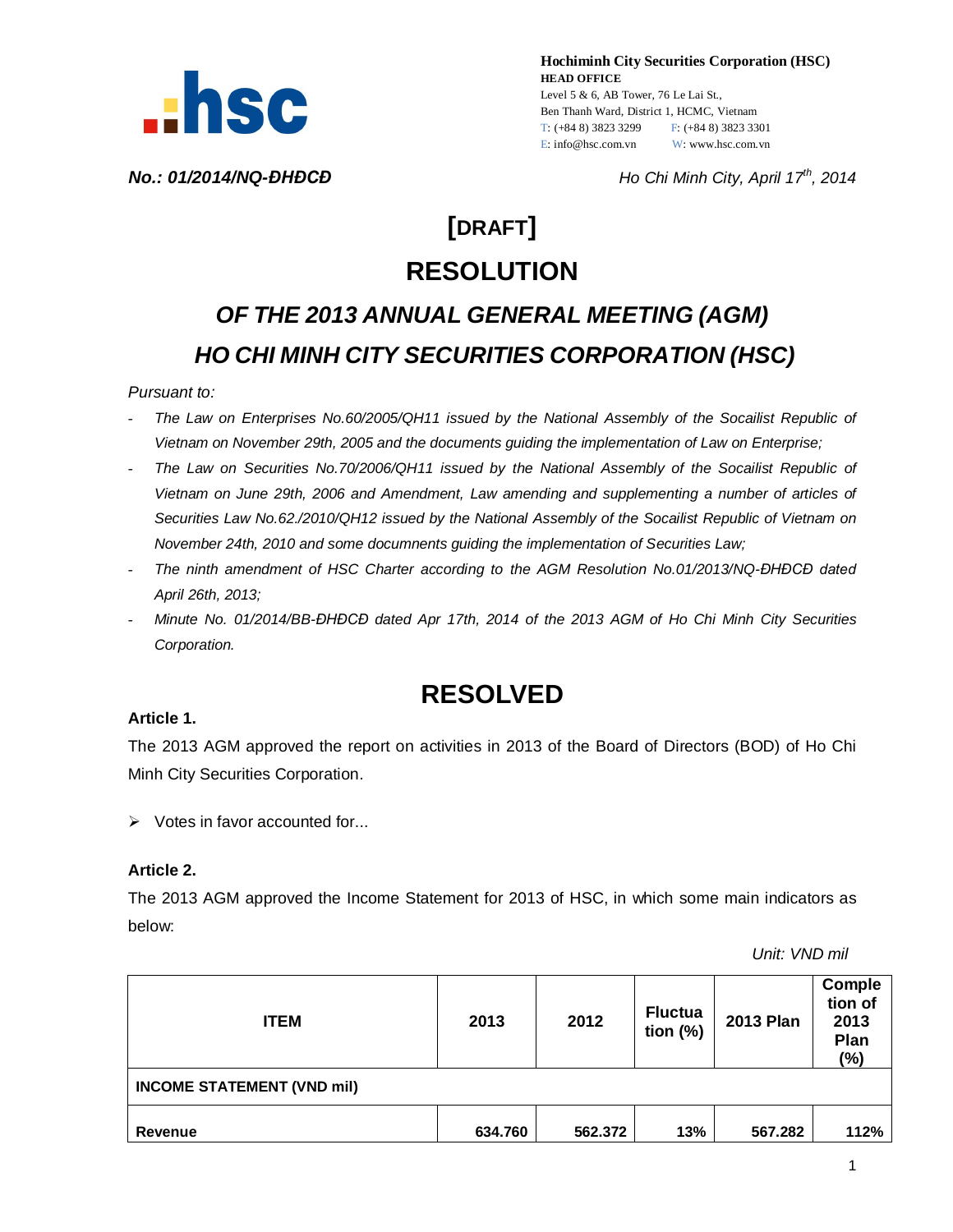| <b>ITEM</b>                                  | 2013        | 2012        | <b>Fluctua</b><br>tion $(\%)$ | <b>2013 Plan</b> | Comple<br>tion of<br>2013<br>Plan<br>(%) |
|----------------------------------------------|-------------|-------------|-------------------------------|------------------|------------------------------------------|
| Individual Clients Division                  | 263.383     | 272.076     | $-3%$                         | 276.920          | 95%                                      |
| Institutional Clients Division               | 121.847     | 61.984      | 97%                           | 67.513           | 180%                                     |
| Corporate Finance Division                   | 22.556      | 9.577       | 136%                          | 38.000           | 59%                                      |
| <b>Principal Investment Division</b>         | 84.944      | 22.275      | 281%                          | 47.094           | 180%                                     |
| <b>Treasury Division</b>                     | 142.120     | 196.857     | $-28%$                        | 137.755          | 103%                                     |
| <b>Operating expenses</b>                    | 260.049     | 255.685     | 2%                            | 250.939          | 104%                                     |
| Profit from business activities              | 374.711     | 306.686     | 22%                           | 316.343          | 118%                                     |
| Other profit                                 | 718         | 158         | 355%                          |                  |                                          |
| <b>Profit before tax</b>                     | 375.428     | 306.844     | 22%                           | 316.343          | 119%                                     |
| Profit after tax                             | 282.174     | 246.381     | 15%                           | 237.257          | 119%                                     |
| <b>BALANCE SHEET (VND mil)</b>               |             |             |                               |                  |                                          |
| <b>Total asset</b>                           | 3.127.781   | 3.198.935   | $-2%$                         | 3.352.111        | 93%                                      |
| Owners' equity                               | 2.247.348   | 2.162.514   | 4%                            | 2.281.143        | 99%                                      |
| <b>FINANCIAL INDICATORS</b>                  |             |             |                               |                  |                                          |
| Total operating expenses/ Total service fees | 117,1%      | 157,4%      | $\overline{\phantom{a}}$      | 129,1%           |                                          |
| Return on average assets (ROAA)              | 8,9%        | 8,5%        |                               | 7,7%             |                                          |
| Return on average equity (ROAE)              | 12,8%       | 11,8%       |                               | 10,7%            |                                          |
| <b>INDICATORS FOR ONE SHARE</b>              |             |             |                               |                  |                                          |
| No. of outstanding shares                    | 127.249.720 | 100.565.957 | 27%                           | 100.565.957      | 127%                                     |
| Earnings per share EPS - VND                 | 2.241       | 1.979       | 13%                           | 2.359            | 95%                                      |
| Book value per share - VND                   | 17.661      | 21.503      | $-18%$                        | 22.683           | 78%                                      |
| Dividend - VND                               | 1.700 $(*)$ | 2.000       | $-15%$                        | N/A              | N/A                                      |
| Market price at year-end - VND               | 24.500      | 21.600      | 13%                           | N/A              | N/A                                      |
| P/E (time)                                   | 10,9        | 10,9        | $0\%$                         | N/A              | N/A                                      |
| P/B (time)                                   | 1,4         | 1,0         | 38%                           | N/A              | N/A                                      |
| Market capital (VND mil)                     | 3.117.618   | 2.172.225   | 44%                           | N/A              | N/A                                      |
| Total Shareholders's return                  | 51%         | 69%         |                               |                  |                                          |

*(\*)Temporary figures depend on the approval of the 2013 AGM*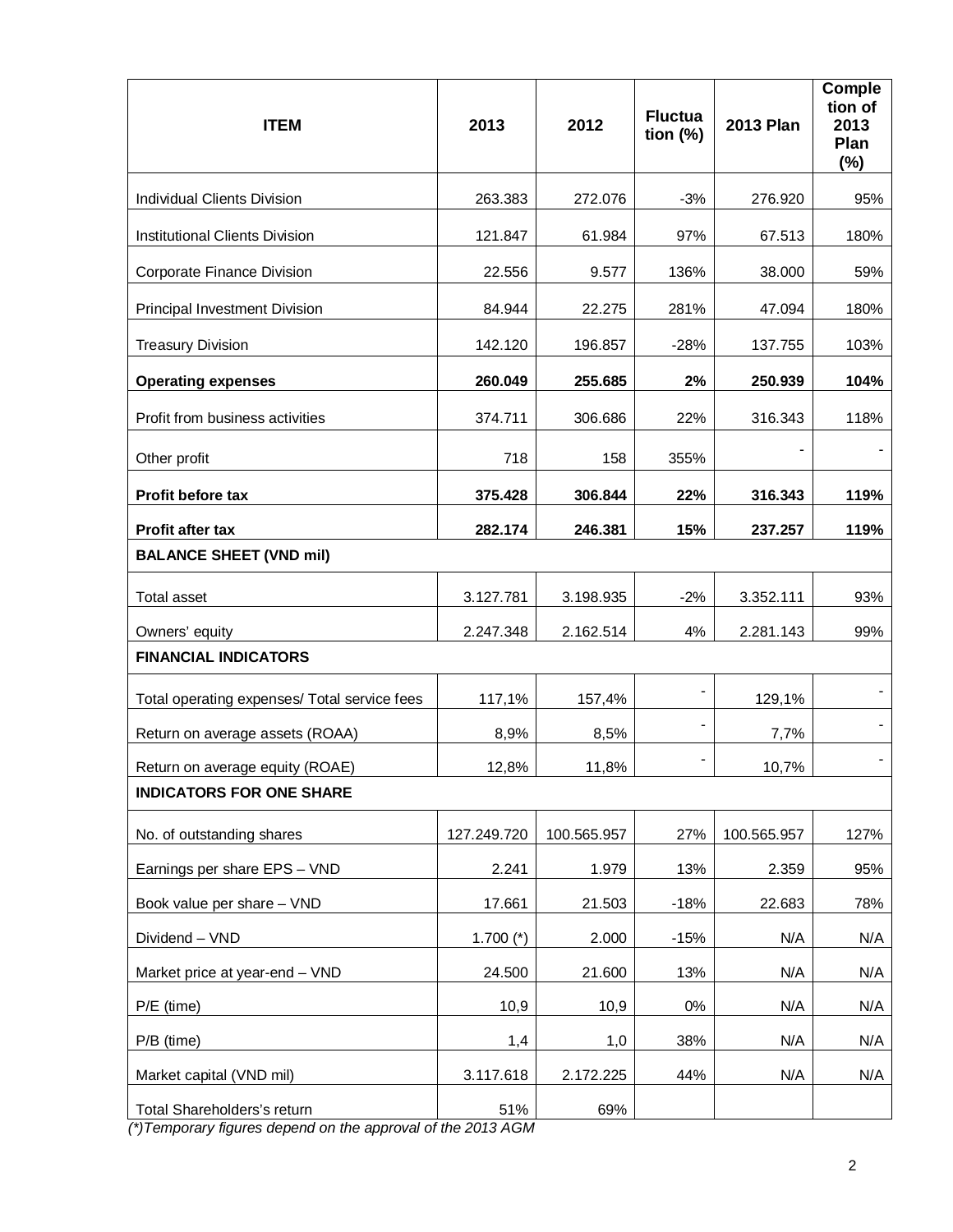$\triangleright$  Votes in favor accounted for...

# **Article 3.**

The 2013 AGM approved the business plan for 2014 of HSC with the following expectations:

- The average trading value of the whole market will be VND2,500 bil/day, an increase of 79% as compared with 2013;
- The brokerage market share of individual clients will be 7.5% and of institutional clients will be 4.1%, a decrease of 5% as compared with HSC's brokerage market share in 2013;
- Average interest rate for 1 month bank deposits will be 5.5% per annum, 7,5% down on the previous year;
- Average interest rate for margin lending will be 13% per annum (last year: 16.9%) and average margin debt balance will be VND1,500 bil, 63% up on 2013 (VND922 bil);
- Corporate income tax rate will change from 25% to 22% from 2014 according to the change in tax policy.

The financial indicators in the business plan for 2014 of the Company as follow:

*Unit: VND mil*

| <b>ITEM</b>                     | <b>Plan 2014</b> | 2013    | <b>Fluctuation</b><br>(%)/Actual 2013 |
|---------------------------------|------------------|---------|---------------------------------------|
| <b>TOTAL REVENUE</b>            | 744.761          | 634.760 | 17%                                   |
| Individual Clients Division     | 387.951          | 263.383 | 47%                                   |
| Institutional Clients Division  | 129.795          | 121.847 | 7%                                    |
| Corporate Finance Division      | 33,000           | 22.556  | 46%                                   |
| Principal Investment Division   | 132.475          | 84.944  | 56%                                   |
| <b>Treasury Division</b>        | 61.540           | 142.120 | $-57%$                                |
| <b>TOTAL OPERATING EXPENSE</b>  | 306.951          | 260.049 | 18%                                   |
| Profit from business activities | 437.810          | 374.711 | 17%                                   |
| Other profit                    |                  | 718     | $-100%$                               |
| <b>PROFIT BEFORE TAX</b>        | 437.810          | 375.428 | 17%                                   |
| <b>PROFIT AFTER TAX</b>         | 341.492          | 282.174 | 21%                                   |
| Return on average equity (ROAE) | 15,4%            | 12,8%   |                                       |

 $\triangleright$  Votes in favor accounted for...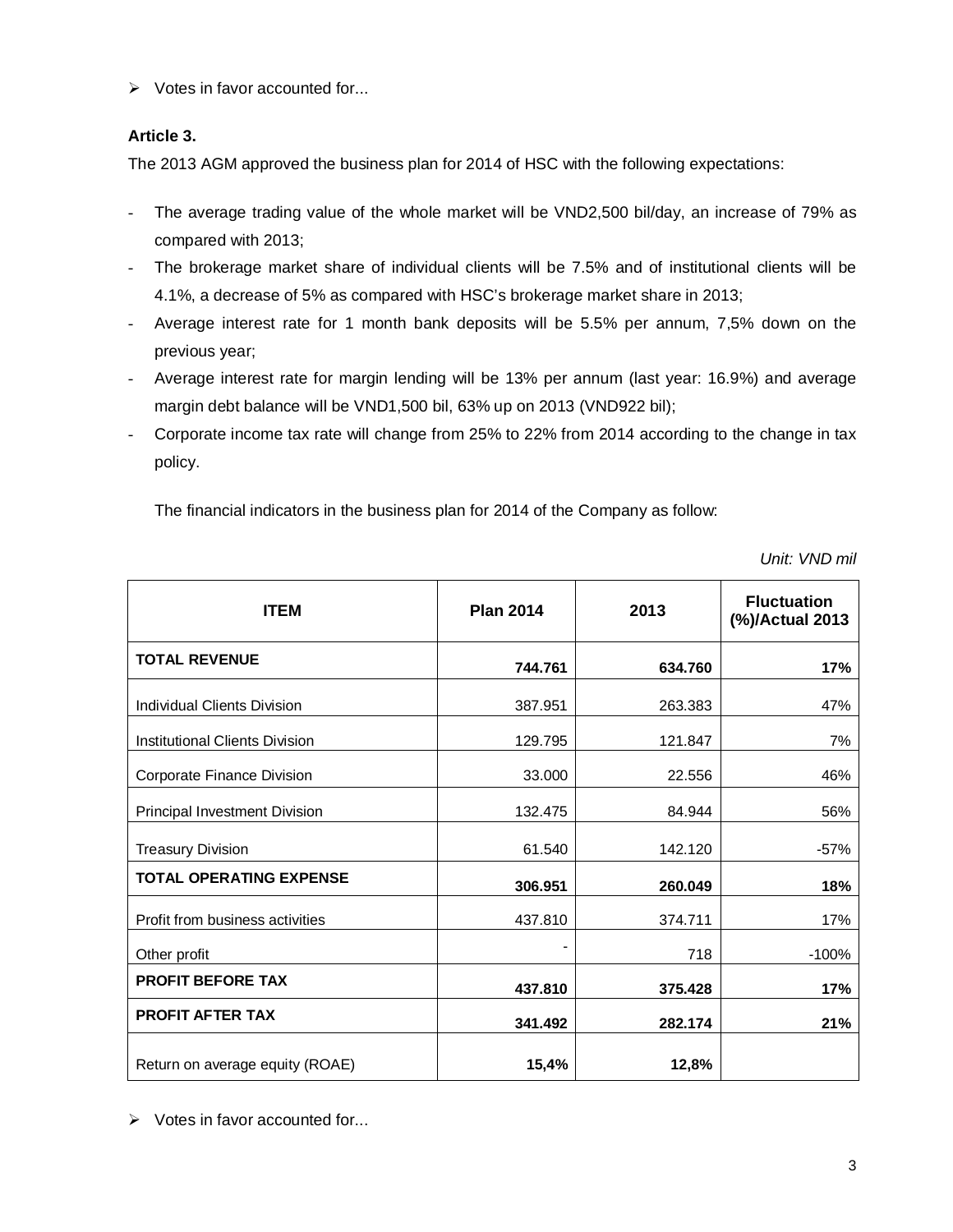# **Article 4.**

The 2013 AGM approved the report on the Company's operations in 2013 of the Board of Supervision.

 $\triangleright$  Votes in favor accounted for  $\dots$ 

# **Article 5.**

The 2013 AGM approved the Financial Statements for the year 2013 including:

- Independent Auditors' report;
- Balance Sheet as at Dec 31<sup>st</sup>, 2013;
- Income Statement for 2013;
- Cash Flow Statement;
- Notes for Financial Statements,

In which:

Some basic items in the 2013 Financial Statements of HSC as below:

*Unit: VND*

| No. | <b>ITEM</b>       | Actual 2013       | Actual 2012       |  |
|-----|-------------------|-------------------|-------------------|--|
|     | Total revenue     | 3.127.781.068.922 | 3.198.935.315.414 |  |
| 2   | Net revenue       | 634.759.577.700   | 562.371.939.466   |  |
| 3   | Profit before tax | 375.428.362.311   | 306.844.193.438   |  |
| 4   | Profit after tax  | 282.174.310.748   | 246.380.523.819   |  |

 $\triangleright$  Votes in favor accounted for ...

### **Article 6.**

The 2013 AGM approved the final cash dividend of 2013 as below:

- Dividend Rate: 12% (*equivalent to VND1.200/ share*)
- Payment method: In cash
- Implementation time:
	- The expected record date: May  $08<sup>th</sup>$ , 2014
	- The expected Payment date: May  $28<sup>th</sup>$ , 2014
- Personal income tax (PIT): The AGM authorized the BOD to deduct the PIT of the shareholders for the dividend income, and on behalf of the shareholders, HSC will pay their deducted PIT to the Tax authority in accordance with the law regulations.
- Votes in favor accounted for ….

### **Article 7.**

The 2013 AGM approved the dividend plan for 2014 of HSC as below: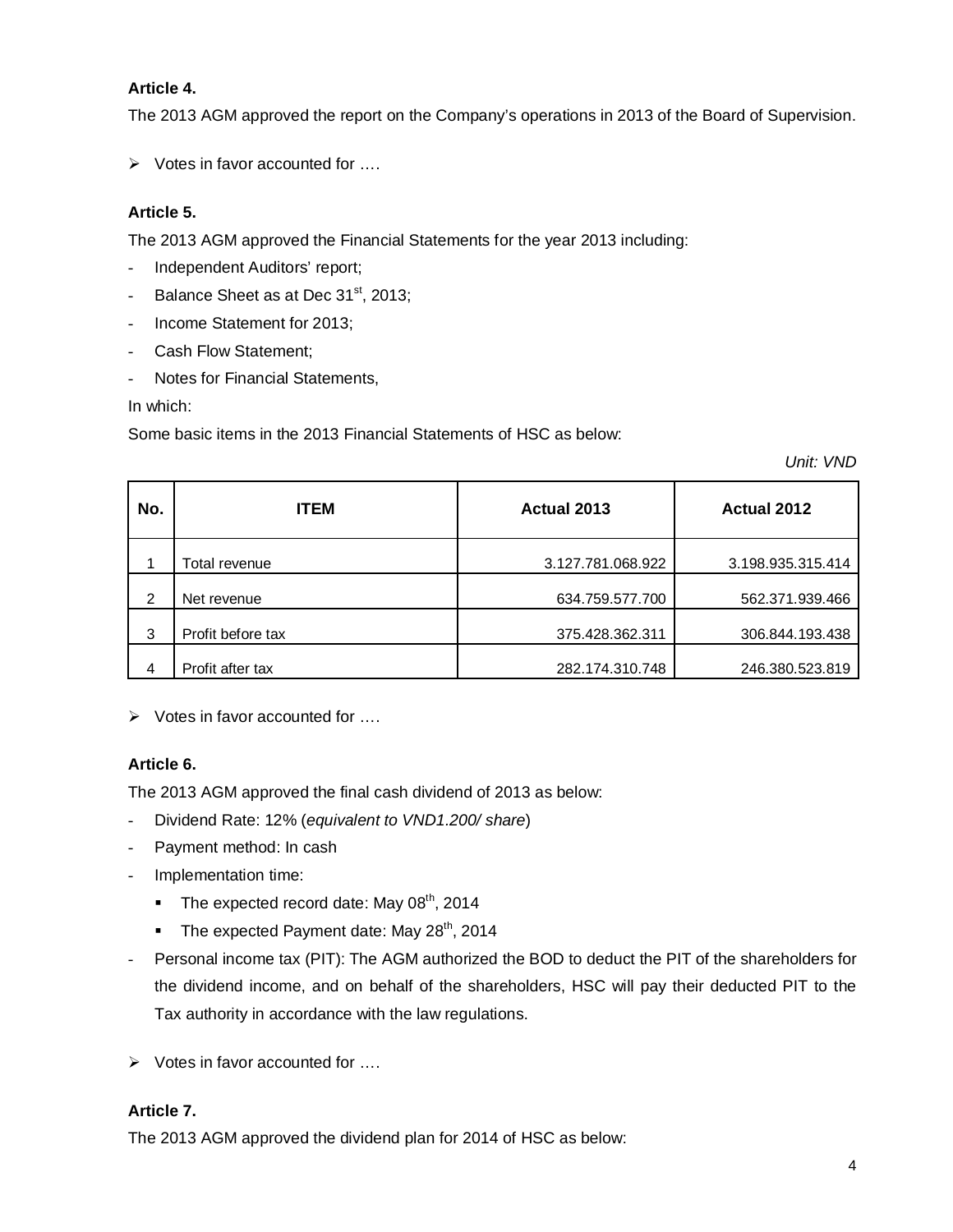- Dividend rate: Based on the Company's actual business result at the dividend payment time, the AGM authorized the BOD to decide the 2014 dividend rate of 12% of the par value (equivalent to VND1.200 per share).
- Payment method: In cash
- Implementation time: The AGM authorized the BOD to choose the suitable date to pay the 2014 dividend.
- Personal income tax (PIT): The AGM authorizes the BOD to deduct the PIT of the shareholders for the dividend income, and on behalf of the shareholders, HSC will pay their deducted PIT to the Tax authority in accordance with the law regulations.
- $\triangleright$  Votes in favor accounted for ....

### **Article 8.**

The 2013 AGM approved the 2013 profit distribution plan of HSC. The details as follow:

 *Unit: VND*

|                | PERFORMANCE Y2013                                                               |                                              |                     | PERFORMANCE Y2012                                 |                     |  |
|----------------|---------------------------------------------------------------------------------|----------------------------------------------|---------------------|---------------------------------------------------|---------------------|--|
| <b>No</b>      | <b>ITEMS</b>                                                                    | $\overline{\%}$ of<br>profit<br>after<br>tax | <b>AMOUNT (VND)</b> | $\sqrt{\frac{9}{6}}$ of<br>profit<br>after<br>tax | <b>AMOUNT (VND)</b> |  |
| I              | <b>PROFIT BEFORE TAX Y2013</b>                                                  |                                              | 375.428.362.311     |                                                   | 306.844.193.438     |  |
| $\mathbf{I}$   | <b>PROFIT AFTER TAX Y2013</b>                                                   | 100%                                         | 282.174.310.748     | 100%                                              | 246.380.523.819     |  |
| III            | PROPOSED PROFIT AFTER TAX<br><b>DISTRIBUTION</b>                                | 90,48%                                       | 255.322.717.989     | 97,61%                                            | 240.480.134.311     |  |
| 1              | Appropriation to Equity Funds                                                   | 17,5%                                        | 49.380.504.382      | 15%                                               | 36.957.078.573      |  |
|                | Supplementary capital reserve                                                   | 5%                                           | 14.108.715.538      | 5%                                                | 12.319.026.191      |  |
|                | Compulsory reserve fund                                                         | 5%                                           | 14.108.715.538      | 5%                                                | 12.319.026.191      |  |
|                | Welfare and reward fund                                                         | 7,5%                                         | 21.163.073.306      | 5%                                                | 12.319.026.191      |  |
| $\overline{2}$ | Cash dividend payment                                                           | 71,98%                                       | 203.120.470.500     | 81,61%                                            | 201.059.250.500     |  |
|                | Interim dividend (5% of par value)                                              | 17,87%                                       | 50.420.806.500      | 20,41%                                            | 50.291.151.500      |  |
|                | Proposed final dividend (12.% of par value) (*)                                 | 54,12%                                       | 152.699.664.000     | 61,19%                                            | 150.768.099.000     |  |
| 3              | Remuneration and budget for the Board of<br>Directors and the Supervisory Board | 1%                                           | 2.821.743.107       | 1%                                                | 2.463.805.238       |  |
| IV             | <b>RETAINED PROFIT Y2013</b><br>$(IV)=(II)-(III)$                               | 9,52%                                        | 26.851.592.760      | 2,39%                                             | 5.900.389.508       |  |
| V              | <b>RETAINED PROFITS OF THE PREVIOUS</b><br>YEARS BROUGHT FORWARD                |                                              | 312.436.387.883     |                                                   | 306.535.998.375     |  |
| VI             | <b>TOTAL RETAINED EARNINGS CARRIED</b>                                          |                                              |                     |                                                   |                     |  |